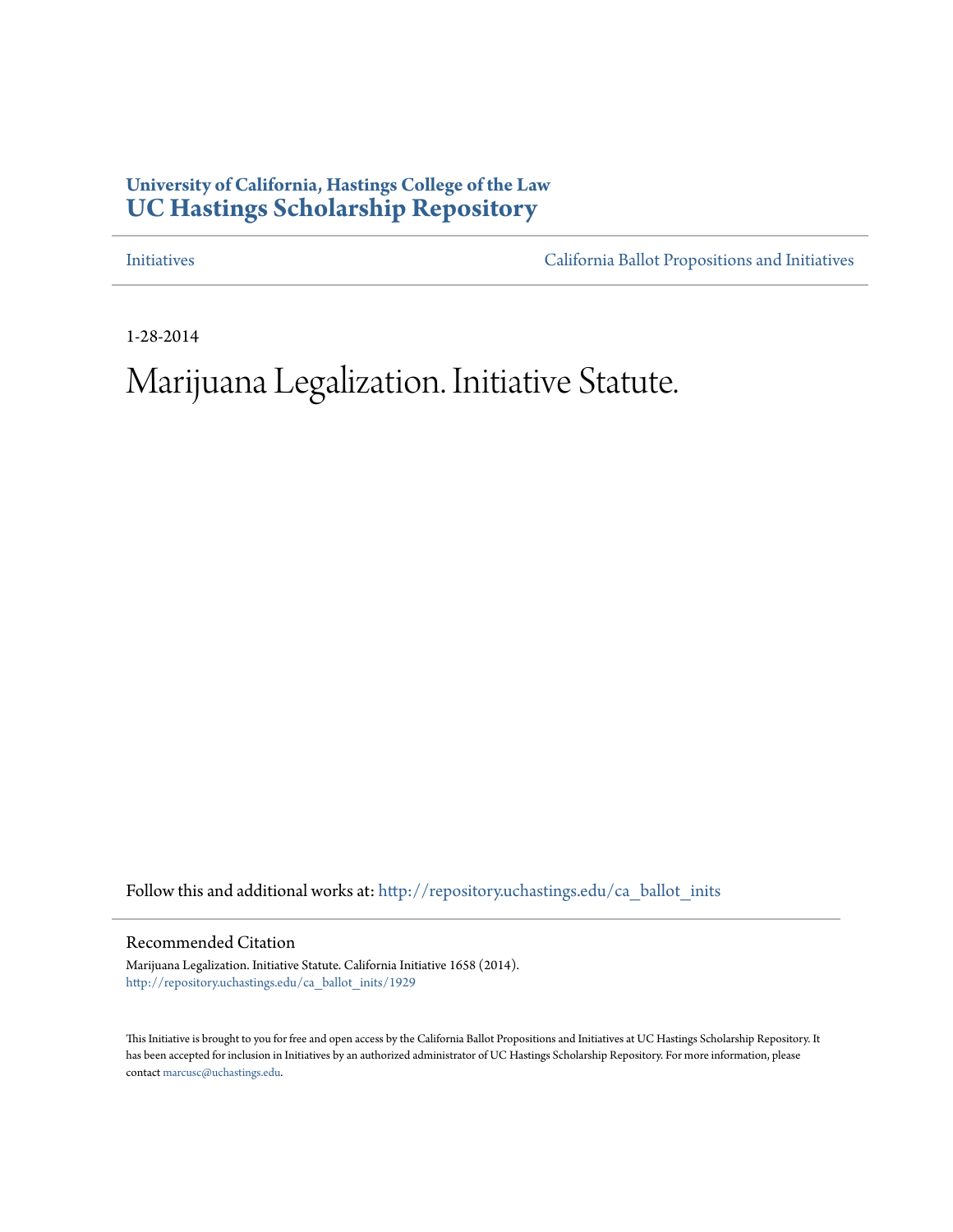January 28, 2014

### **Submission Via Hand Delivery**

Initiative Coordinator **JAN 2 8 2014**  Office of the Attorney General<br>1300 I St. Sacramento, CA 95814

Ms. Ashley Johansson **@ECEIVE** 

INITIATIVE COORDINATOR<br>ATTORNEY GENERAL'S OFFICE

Dear Ms. Johansson,

I, Berton Duzy, respectfully request that the Attorney General prepare a circulating title and summary of the enclosed proposed initiative, The California Cannabis Hemp Initiative of 2014. This is are-submission of initiative 1604, SOS # 13-0013, filed on Sept 25th, 2013. There are no changes from the original submission. Please direct any inquiries or correspondence to:

Berton Duzy CA Cannabis Hemp Initiative Proponent 2242 Ralston St Simi Valley, CA 93063 bduzy@prodigy.net 805 4021212 Thank you for your attention in this matter,

Zeita J

Berton Duzy Proponent